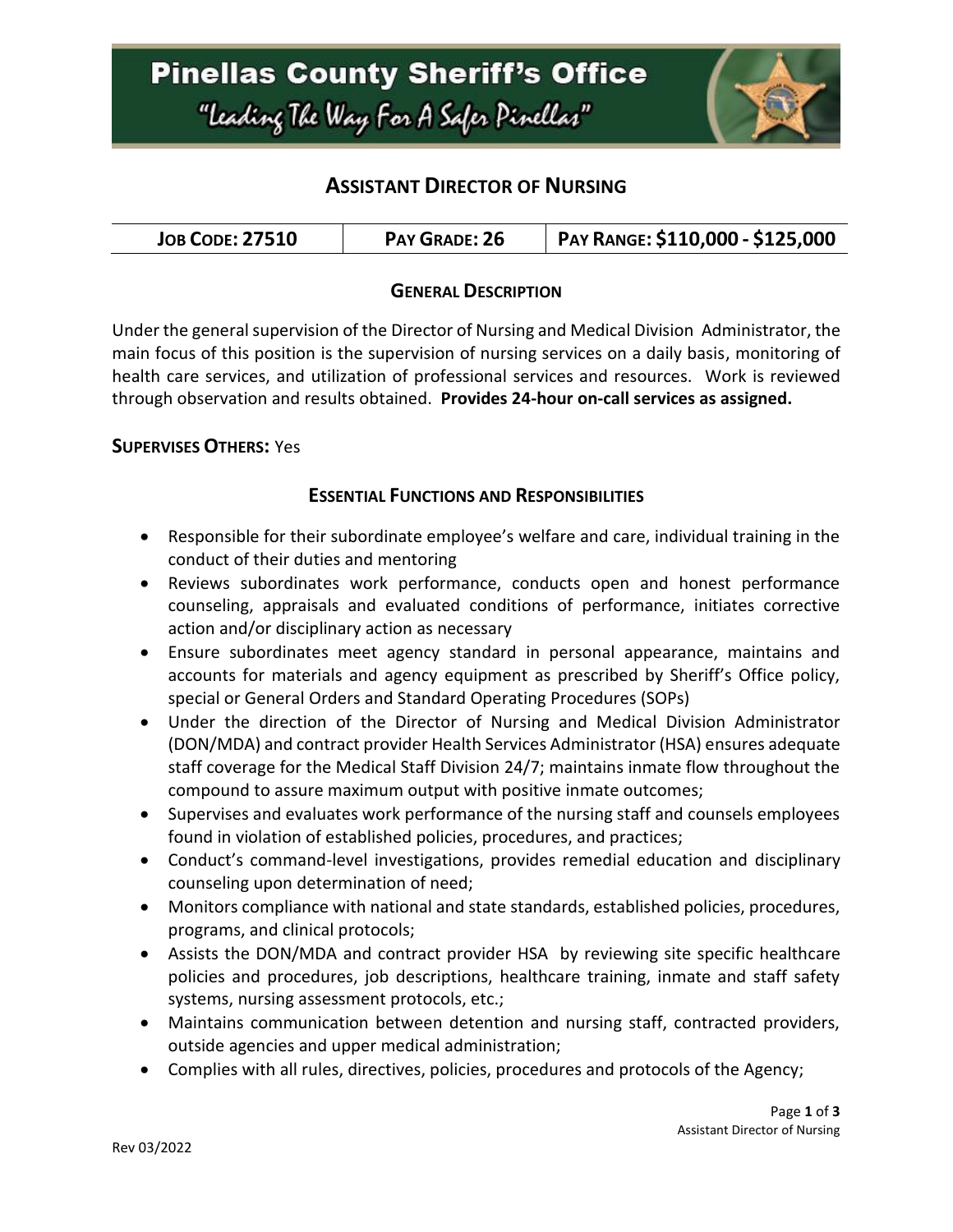# **Pinellas County Sheriff's Office** "Leading The Way For A Safer Pinellar"



- Utilizes the Electronic Medical Record (EMR) system for patient records management;
- Coordinates, completes and approves written evaluations on all nursing staff as assigned;
- Assists with the selection, purchasing, and inventory of durable medical equipment, capital items, etc.;
- Assists with the coordination of new member orientation, annual in-service training, and the C.E.U. program;
- Assists in the recruitment, screening and selection process for new members as well as retention programs;
- Attends health and administrative meetings as required; ensures the proper flow of relevant information to health services personnel;
- Forms nursing committees to address process/procedure changes as indicated;
- Responds to grievances and inmate disputes with nursing staff; assists in resolving mid/upper level management issues;
- Participates in Sheriff's Office recruitment and community relations activities as directed.

Regular and reliable attendance is required as an essential function of the position.

This position is considered essential and, in the event of an emergency or natural disaster, will be required to report to work.

This list is not intended to be all-inclusive and you may not be responsible for every item listed. The employer reserves the right to assign additional functions and responsibilities as necessary.

### **QUALIFICATIONS**

- Graduation from an accredited college or university from a registered nursing program. Bachelor of Science in Nursing (BSN) preferred
- AND five (5) years nursing experience in a correctional, county health, and/or emergency room/triage setting preferred
- Or equivalent combination of education and experience
- Licensed as a Registered Nurse (RN) in the State of Florida
- **•** Leadership experience preferred
- Maintain appropriate, unrestricted credentials according to the licensure, certification, and registration requirements of the jurisdiction
- CPR BLS or ACLS Certification
- Must possess a valid Florida driver's license
- Consideration for this position requires a credit check